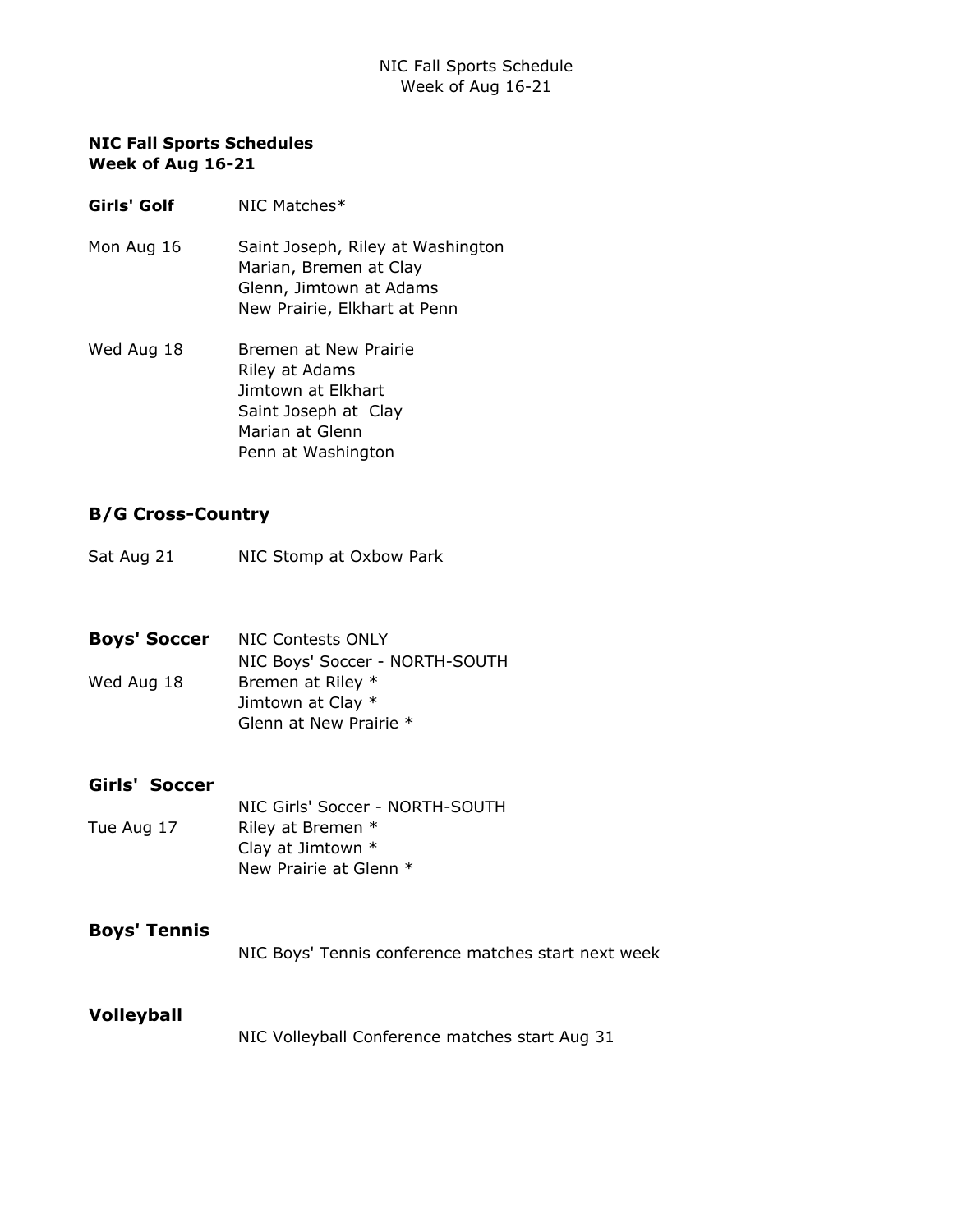NIC Fall Sports Schedule Week of Aug 16-21

## **Football**

`

Fri Aug 20 Boone Grove at Glenn Concord at Elkhart Hammond Central at SB Washington (JF) Jimtown at NorthWood Lakeland at Saint Joseph LaVille at Bremen Mishawaka at Marian New Prairie at LaPorte Northridge at SB Adams (SF) Osceola Grace at SB Clay (CF) Penn at Valparaiso SB Riley at Michigan City